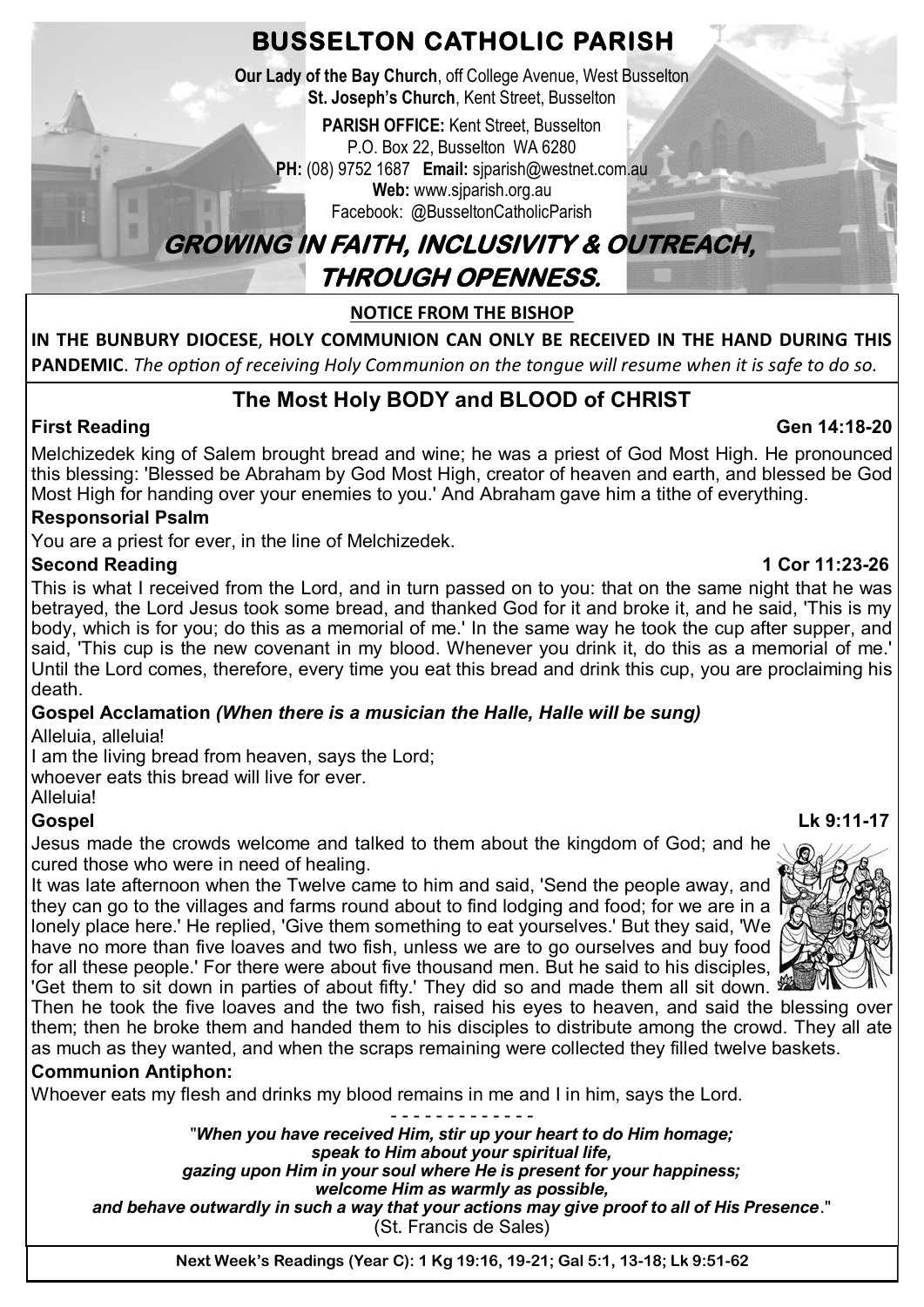|                                        |                              |                                                     | <b>Parish Masses &amp; Devotions</b><br>20 June - 26 June |                                                 |                                            |                                      |
|----------------------------------------|------------------------------|-----------------------------------------------------|-----------------------------------------------------------|-------------------------------------------------|--------------------------------------------|--------------------------------------|
| Monday<br>∣Tuesday<br><b>Wednesday</b> | 10.00am<br>9.00am<br>12.00pm | <b>Rosary Cenacle</b><br><b>Mass</b><br><b>Mass</b> | (all welcome)                                             | St. Joseph's<br>St. Joseph's<br>St. Joseph's    |                                            | <b>Parish Priest</b><br>Fr Jaybee    |
| <b>Thursday</b><br><b>Friday</b>       | 8am-5pm<br>5.00pm<br>11.00am | Exposition<br><b>Mass</b><br><b>Holy Hour</b>       |                                                           | St. Joseph's<br>St. Joseph's<br>St. Joseph's    |                                            | <b>Presbytery</b><br>97512515        |
|                                        | 11.30am<br>12.00pm           | Reconciliation<br><b>Mass</b>                       |                                                           | St. Joseph's<br>St. Joseph's                    | <b>Deacons</b><br><b>Barry Cruickshank</b> |                                      |
| <b>Saturday</b><br><b>Sunday</b>       | 5.30pm<br>6.00pm<br>9.00am   | Reconciliation<br><b>Mass</b><br><b>Mass</b>        | St. Joseph's<br>St. Joseph's<br>Our Lady of the Bay       | 0409 116 809<br><b>Greg Dudley</b><br>9754 8665 |                                            |                                      |
|                                        |                              |                                                     |                                                           |                                                 |                                            | <b>CONTACHOS CON TENTARICXIAILIN</b> |

#### **THE FEAST OF CORPUS CHRISTI**

The Feast was first celebrated in the 13th century. The feast began locally, and the Pope of the time made it available for the whole Church. It encouraged reverence in church where the consecrated host was preserved in a prominent place for worship and for ceremonies like Benediction where it was the focus of attention. It also became a proud statement of Catholic identity. …. Over the past century, and particularly in the Second Vatican Council, the Church has emphasised more strongly the presence of Christ within the community, which Paul called the Body of Christ. In this vision all Catholics are active as well as receptive in the celebration of the Eucharist. It has also given strong weight to Christ's action in the Eucharist. **Christ is present, not simply in the consecrated bread and wine, but as the one who forgives, speaks, feeds, gathers together and makes present his offering on the Cross.** In this fuller understanding of the Eucharist Christ is present in the bread and wine because he is active in the Church. In the Eucharist he calls us to prayer and reverence. He also calls us to follow his way in feeding the poor and giving spirit to the excluded and in taking up our own cross. The Feast of Corpus Christi is a feast of its time. It is also a Feast for every time that encourages us to pray, to wonder at Christ's continuing gift to us through his presence and his continuing activity, and to follow him in giving ourselves to those in need. *(Australian Catholics)*

#### **REFUGEE WEEK 19-25 JUNE: A CALL TO PRAYER**

Catholics across Australia are being invited to participate in a special Refugee Week prayer service that will be streamed online on the evening of Monday, June 20 at 6.00pm AEST. **Register** to join the online prayer service on Zoom: **[https://bit.ly/](https://bit.ly/RefugeeWeek2022Prayers) [RefugeeWeek2022Prayers.](https://bit.ly/RefugeeWeek2022Prayers)** 

Fr Andrew Hamilton (Australian Catholics) writes: "*Our own nation must recognise refugees as human beings like ourselves, as brothers and sisters, as people who have much to offer to our society. For that to happen attitudes that are sick need to be healed. In Australia the soil in which a better response to refugees will grow needs careful tending. Plants do not grow if sown in stone. We need to hoe and fertilise the ground through compassion and conversation. We can do that by coming to know refugees and sharing their life stories with our friends, by questioning the sad and politically motivated arguments for locking them up and removing from them access to the rule of law. We can write to our politicians to demand a better policy and support candidates who advocate for refugees. The [Catholic Alliance for People Seeking](https://capsa.org.au/)  [Asylum \(CAPSA](https://capsa.org.au/)) brings together people who want to make a difference to Australian policy. If we do these things we can be part of the healing for refugees and for our society. We can build hope that the hearts and minds of our people will change and that eventually the world will move to prevent the making of refugees and to care for people who need protection. Like all world celebrations International Refugee Week begins at home."*

Another initiative from the Refugee Council is an ebook *"Share a Meal, Share a Story Cookbook"* which can be downloaded from **https://action.refugeecouncil.org.au/ story** cookbook. (There is a minimum donation of \$20 which after associated costs goes to supporting the advocacy of the Refugee Council of Australia. They work to bring about the fairer treatment of refugees and people seeking asylum in Australia and around the world.) Farah Celjo, Managing Editor of SBS Food Online writes: *These are not just meals; they are memories of freedom and loss, stories of joy* 

*and journey, of belonging and of longing. And most importantly of welcoming. This is where we all come together and embrace one other. Food, and stories, are meant to be shared and we welcome you to this table. We hope that you enjoy sharing these recipes with your friends and families as much as each contributor has enjoyed sharing them with you. Happy cooking and happy feasting!"*

*ACKNOWLEDGEMENT OF COUNTRY We acknowledge the* 

*Wadandi people of the Noongar nation as the traditional custodians of this land on which we gather. We recognise their continuing onnection to the land and waters, and thank them for protecting this coastline and its ecosystems since time immemorial. We pay our respects to Elders past, present and emerging, and extend that respect to all First Nations people who might be present today.* 

**\*\*\*\*\*\*\*\*\*\*\*\*\*\*\***

#### **JUNE INTENTION**

**Families**

**We pray for Christian families around the world; may they embody and experience unconditional love and advance in holiness in their daily lives**

#### **LECTORS**

Could the Lectors at each weekend Mass, please meet in the Sacristy 10 minutes prior to Mass beginning.

**The wearing of masks inside the Church is no longer mandatory.** 

**It is now your choice.**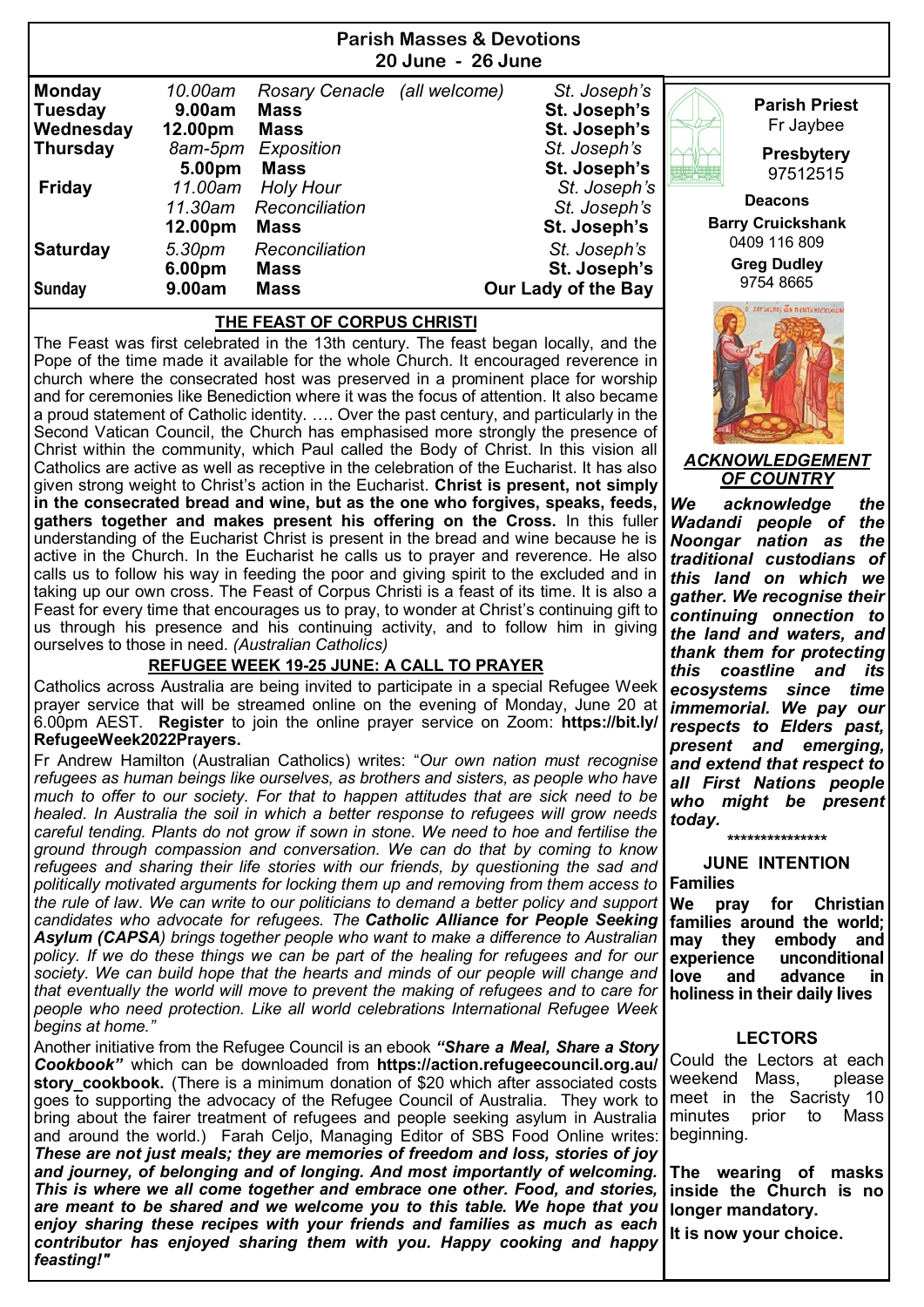|                       | <b>ST. VINCENT DE PAUL SOCIETY</b>                       |                                                                                                                       |                                                                                                            | KINDY 2023 - HAVE YOU ENROLLED YOUR CHILD?                                                                      |  |  |
|-----------------------|----------------------------------------------------------|-----------------------------------------------------------------------------------------------------------------------|------------------------------------------------------------------------------------------------------------|-----------------------------------------------------------------------------------------------------------------|--|--|
|                       |                                                          | The St. Vincent de Paul Society has launched its Annual                                                               |                                                                                                            | St Mary MacKillop College has started interviewing for                                                          |  |  |
|                       |                                                          | Winter Appeal, urging the community to support women                                                                  |                                                                                                            | Kindy 2023, and with an additional class we now have                                                            |  |  |
|                       |                                                          | and children escaping family and domestic violence. The<br>St. Vincent de Paul Society is Western Australia's largest |                                                                                                            | limited places available. Interviews will be conducted                                                          |  |  |
|                       |                                                          | provider of emergency assistance and support. Every                                                                   |                                                                                                            | as per Catholic Education guidelines, starting with<br>Catholic children, siblings of current St Mary MacKillop |  |  |
|                       |                                                          | year, they assist more than 55,000 West Australians by                                                                | College students and then children of past students of                                                     |                                                                                                                 |  |  |
|                       |                                                          | providing emergency relief such as food, furniture and                                                                |                                                                                                            | the College, followed by all other children. If you have                                                        |  |  |
|                       |                                                          | clothing, as well as help with bills and rent. SVdP also run                                                          | not yet applied for enrolment: Download and complete                                                       |                                                                                                                 |  |  |
|                       |                                                          | a range of specialised services and programs in the areas<br>of housing and homelessness, mental health, migrants     |                                                                                                            | an application form from the College website                                                                    |  |  |
|                       |                                                          | and refugees, youth services and financial counselling. To                                                            | www.mackillop.wa.edu.au/entry-to-mackillop/                                                                |                                                                                                                 |  |  |
|                       |                                                          | donate and help make a positive difference in these                                                                   | choose-mackillop Follow the checklist on page 2 of the                                                     |                                                                                                                 |  |  |
|                       |                                                          | people's lives, donation envelopes can be found in the                                                                | application for documents required. Submit your<br>application to Natalie Gordon, Enrolments Officer at St |                                                                                                                 |  |  |
|                       |                                                          | foyer of the church. Our local SVdP Welfare number for                                                                | Mary MacKillop College, as soon as possible - places                                                       |                                                                                                                 |  |  |
| Parkinson).           | assistance is 9754 7048 (or you can talk to              | Maria                                                                                                                 | are filling quickly.                                                                                       |                                                                                                                 |  |  |
|                       | <b>CLEANING ROSTER</b>                                   |                                                                                                                       | <b>PLANNED GIVING ENVELOPES</b>                                                                            |                                                                                                                 |  |  |
|                       |                                                          | The new cleaning roster for St Joseph's has been finalised                                                            | For the 2022-2023 Financial Year may be picked up                                                          |                                                                                                                 |  |  |
|                       |                                                          | and emailed. There a few copies in each church for those                                                              | from the foyer. Our grateful thanks for your continued                                                     |                                                                                                                 |  |  |
|                       |                                                          | without an email address. We thank you for this all                                                                   |                                                                                                            | support of the Parish. Should you wish to join the                                                              |  |  |
|                       |                                                          | important ministry. You may often fly under the radar, but                                                            | planned giving, either with a weekly envelope or by<br>direct debit, please contact the Parish Office.     |                                                                                                                 |  |  |
|                       | the work you do is always appreciated.                   |                                                                                                                       |                                                                                                            |                                                                                                                 |  |  |
|                       |                                                          | <b>PARISH PASTORAL COUNCIL REQUEST</b>                                                                                |                                                                                                            |                                                                                                                 |  |  |
|                       |                                                          | The PPC are asking for all the groups and committees<br>send through a report (to include what your group does,       | <b>Stop Press - CONFIRMATION</b>                                                                           |                                                                                                                 |  |  |
|                       |                                                          | who are the members and a contact person and their                                                                    | Confirmation lessons for those<br>children<br>not                                                          |                                                                                                                 |  |  |
|                       |                                                          | number) which can be published in the bulletin over the                                                               | attending SMM College (and who are in Yr 6 and                                                             |                                                                                                                 |  |  |
| months.<br>coming     | Send                                                     | Murphy<br>Tim<br>to                                                                                                   | have received the Sacrament of First Eucharist)                                                            |                                                                                                                 |  |  |
|                       | (timpaulamurphy@gmail.com)                               |                                                                                                                       | begin this Tuesday. Please contact the Parish                                                              |                                                                                                                 |  |  |
|                       | <b>FRAMEWORK FOR MOTIONS</b>                             | Has just been released and will form the basis for                                                                    |                                                                                                            | Office asap if your child wishes to join in these after                                                         |  |  |
|                       |                                                          | members of the Plenary Council to reflect, discuss and                                                                | school lessons.                                                                                            |                                                                                                                 |  |  |
|                       |                                                          |                                                                                                                       |                                                                                                            |                                                                                                                 |  |  |
|                       |                                                          | put forward any amendments before they gather in Sydney                                                               |                                                                                                            |                                                                                                                 |  |  |
|                       |                                                          | for the Second Assembly of the Fifth Plenary Council of                                                               |                                                                                                            |                                                                                                                 |  |  |
|                       |                                                          | the Church in Australia. Deborah Robertson is asking                                                                  |                                                                                                            | <b>Baptism</b>                                                                                                  |  |  |
|                       |                                                          | anyone interested in being part of a discussion group prior                                                           |                                                                                                            |                                                                                                                 |  |  |
| this<br>to            | meeting<br>to<br>Bunbury.director@catholicmission.org.au | contact<br>her<br>by<br>or                                                                                            | on With joy we welcome :                                                                                   |                                                                                                                 |  |  |
| phoning 0419939864.   |                                                          | Framework For Motions can be                                                                                          |                                                                                                            |                                                                                                                 |  |  |
|                       |                                                          | downloaded on https://plenarycouncil.catholic.org.au/                                                                 |                                                                                                            | <b>Cooper Sutton</b>                                                                                            |  |  |
|                       |                                                          |                                                                                                                       |                                                                                                            |                                                                                                                 |  |  |
|                       | <b>The Sick</b>                                          | <b>Memorial Anniversary</b>                                                                                           |                                                                                                            | <b>Church Collections</b>                                                                                       |  |  |
| Please pray for:      |                                                          | 2007: Elsie Moss                                                                                                      |                                                                                                            | Weekend 11/12 June                                                                                              |  |  |
| Sione Hehea;          |                                                          | <b>Marie Morgan</b>                                                                                                   |                                                                                                            |                                                                                                                 |  |  |
|                       |                                                          | 2011: Ross Holdman                                                                                                    |                                                                                                            | <b>Envelopes:</b><br>914.00<br>\$                                                                               |  |  |
| Doris Byrne;          |                                                          | <b>Elizabeth Headley</b>                                                                                              |                                                                                                            |                                                                                                                 |  |  |
| Ev Brand;             |                                                          | 2012: Horatius Wilhelmij                                                                                              |                                                                                                            | Loose:<br>958.80                                                                                                |  |  |
| Damien Philp;         |                                                          | <b>Derrick Sieber</b>                                                                                                 |                                                                                                            |                                                                                                                 |  |  |
| Fr Johny Arattukulan  |                                                          | <b>Patrick Broderick</b>                                                                                              |                                                                                                            | <b>Many Thanks</b>                                                                                              |  |  |
|                       |                                                          | <b>Pearl Joyce</b><br>2015:                                                                                           |                                                                                                            |                                                                                                                 |  |  |
|                       |                                                          | <b>WEEKEND ROSTER FOR 26/27 JUNE</b>                                                                                  |                                                                                                            | <b>Death</b>                                                                                                    |  |  |
| Saturday 6pm          |                                                          |                                                                                                                       |                                                                                                            |                                                                                                                 |  |  |
| Acolyte:              | Murray                                                   | <b>Sunday 9am</b>                                                                                                     |                                                                                                            | Anne Russell (Fr Leon's sister) passed                                                                          |  |  |
| Greeters:             | Di, Joan                                                 | Acolyte:<br><b>Terry</b>                                                                                              |                                                                                                            | away at home on Wednesday, 8 June.                                                                              |  |  |
| <b>Commentator:</b>   | Joan                                                     | Greeters:<br>Commentator:                                                                                             | College                                                                                                    | Her funeral is yet to be advised. Our                                                                           |  |  |
| <b>Readers:</b>       | Robyn, Trish T                                           | <b>Readers:</b>                                                                                                       | College<br>College                                                                                         | thoughts are with Fr Leon and the                                                                               |  |  |
| Musician:             | Carmelina                                                | Musician:                                                                                                             |                                                                                                            | family and we pray that Anne's Soul                                                                             |  |  |
| <b>Projectionist:</b> | Angela                                                   | <b>Projectionist:</b>                                                                                                 | College                                                                                                    | and the Souls of all the Faithful                                                                               |  |  |
| <b>EMHC:</b>          |                                                          | <b>EMHC:</b>                                                                                                          | College                                                                                                    | departed, rest in the peace of Christ.                                                                          |  |  |
| Cleaning:<br>Laundry: | Yvonne, Noreen<br>Jo                                     | Sacristan:<br>Jo                                                                                                      |                                                                                                            | Eternal rest grant unto her, O Lord,<br>and let perpetual light shine upon                                      |  |  |